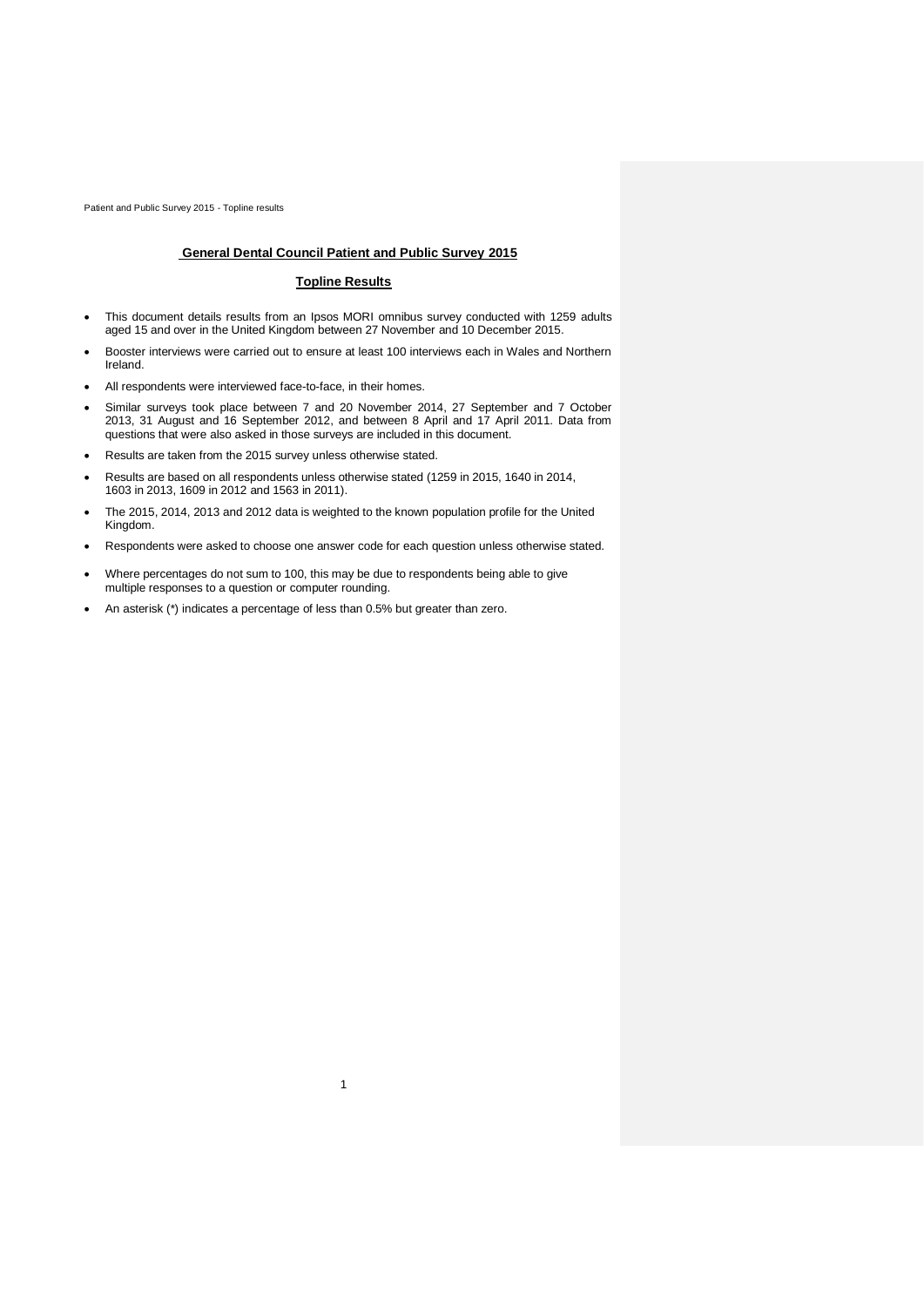### **Statistical Significance**

It should be remembered that a sample and not the entire population of adults aged 15 and over living in the United Kingdom has been interviewed. Consequently, all results are subject to potential sampling tolerances (or margins of error), which means that not all differences between results are statistically significant. For example, for a question where 50% of the people in a weighted sample of 1259 respond with a particular answer, the chances are 95 in 100 that this result would not vary more than plus or minus three percentage points from a census of the entire population (using the same procedures).

Indications of approximate sampling tolerances for this survey are provided in the following table. As shown, sampling tolerances vary with the size of the sample and the size of the percentage results (the bigger the sample, the closer the result is likely to be to the result that would be obtained if the entire population was asked the same question).

This survey used a quota sampling approach. Strictly speaking the tolerances applied here apply only to random samples with an equivalent design effect. In practice, good quality quota sampling has been found to be as accurate.

| Approximate sampling tolerances applicable to percentages at or near these levels |                |                |                |  |  |  |
|-----------------------------------------------------------------------------------|----------------|----------------|----------------|--|--|--|
|                                                                                   | 10% or 90%     | 30% or 70%     | 50%            |  |  |  |
| Size of sample on which survey result is based                                    | $\pm$          | ±.             | $\pm$          |  |  |  |
| 100 interviews                                                                    | 6              | 9              | 10             |  |  |  |
| 200 interviews                                                                    | $\overline{4}$ | 6              | $\overline{7}$ |  |  |  |
| 300 interviews                                                                    | 3              | 5              | 6              |  |  |  |
| 400 interviews                                                                    | 3              | 5              | 5              |  |  |  |
| 500 interviews                                                                    | 3              | 4              | 4              |  |  |  |
| 600 interviews                                                                    | $\overline{2}$ | 4              | 4              |  |  |  |
| 700 interviews                                                                    | $\overline{2}$ | 3              | 4              |  |  |  |
| 800 interviews                                                                    | $\overline{2}$ | 3              | 4              |  |  |  |
| 900 interviews                                                                    | $\overline{2}$ | 3              | 3              |  |  |  |
| 1259 interviews                                                                   | $\overline{2}$ | 3              | 3              |  |  |  |
| 1640 interviews                                                                   | $\overline{2}$ | $\overline{2}$ | $\overline{2}$ |  |  |  |
| 1603 interviews                                                                   | $\overline{2}$ | $\overline{2}$ | $\overline{2}$ |  |  |  |
| 1609 interviews                                                                   | $\overline{2}$ | $\overline{2}$ | $\overline{2}$ |  |  |  |
| 1563 interviews                                                                   | $\overline{2}$ | 2              | 3              |  |  |  |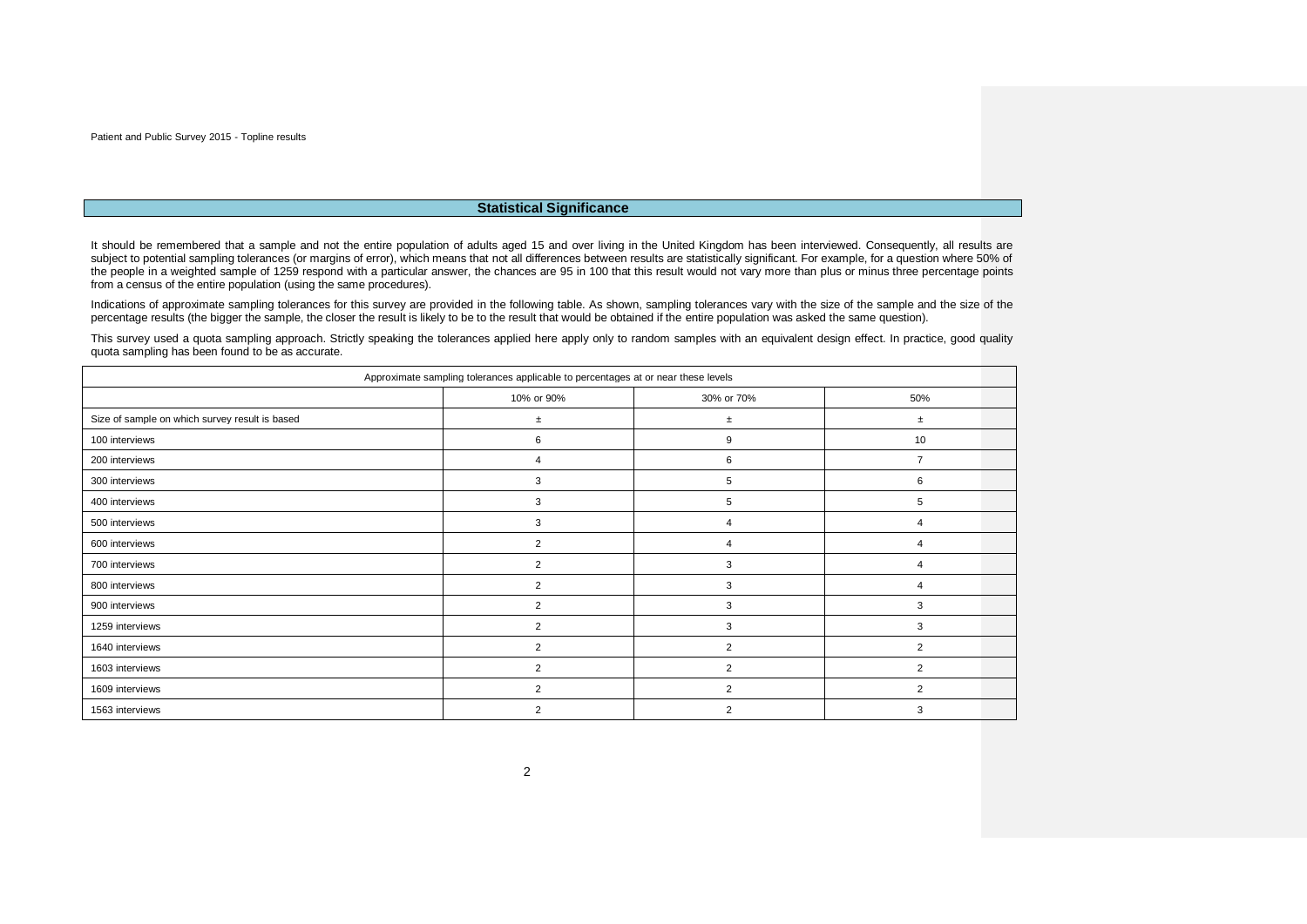Different groups within a sample (e.g. men and women) may have different results for the same question. A difference has to be of a certain size in order to be statistically significant though. To test if a difference in results between two sub-groups within a sample is statistically significant one, at the 95% confidence interval, the differences between the two results must be greater than the values provided in the table below. Again, strictly speaking the sampling tolerances shown here apply only to random samples with an equivalent design effect. In practice, good quality quota sampling has been found to be as accurate.

| Differences required for significance at or near these percentages |                |                |                |  |  |
|--------------------------------------------------------------------|----------------|----------------|----------------|--|--|
|                                                                    | 10% or 90%     | 30% or 70%     | 50%            |  |  |
| Size of sample on which survey result is based                     | $\pm$          | $\pm$          | $\pm$          |  |  |
| 100 and 100                                                        | 8              | 13             | 14             |  |  |
| 100 and 200                                                        | $\overline{7}$ | 11             | 12             |  |  |
| 100 and 300                                                        | $\overline{7}$ | 10             | 11             |  |  |
| 100 and 400                                                        | $\overline{7}$ | 10             | 11             |  |  |
| 100 and 500                                                        | $\overline{7}$ | 10             | 11             |  |  |
| 200 and 200                                                        | $\overline{7}$ | 10             | 11             |  |  |
| 200 and 300                                                        | 5              | 8              | 9              |  |  |
| 200 and 400                                                        | 5              | 8              | 9              |  |  |
| 200 and 500                                                        | 5              | 8              | 8              |  |  |
| 300 and 300                                                        | 5              | $\overline{7}$ | 8              |  |  |
| 300 and 400                                                        | 5              | $\overline{7}$ | 8              |  |  |
| 300 and 500                                                        | $\overline{4}$ | $\overline{7}$ | $\overline{7}$ |  |  |
| 400 and 400                                                        | $\overline{4}$ | 6              | $\overline{7}$ |  |  |
| 400 and 500                                                        | $\overline{4}$ | 6              | $\overline{7}$ |  |  |
| 500 and 500                                                        | 4              | 6              | 6              |  |  |
| 1259 and 1640 (2015 and 2014 surveys                               | $\overline{2}$ | 3              | $\overline{4}$ |  |  |
| 1640 and 1603 (2014 and 2013 surveys)                              | $\overline{2}$ | 3              | 3              |  |  |
| 1603 and 1609 (2013 and 2012 surveys)                              | $\overline{2}$ | 3              | 4              |  |  |
| 1603 and 1563 (2013 and 2011 surveys)                              | $\overline{2}$ | 3              | 4              |  |  |
| 1609 and 1563 (2012 and 2011 surveys)                              | $\overline{2}$ | 3              | 4              |  |  |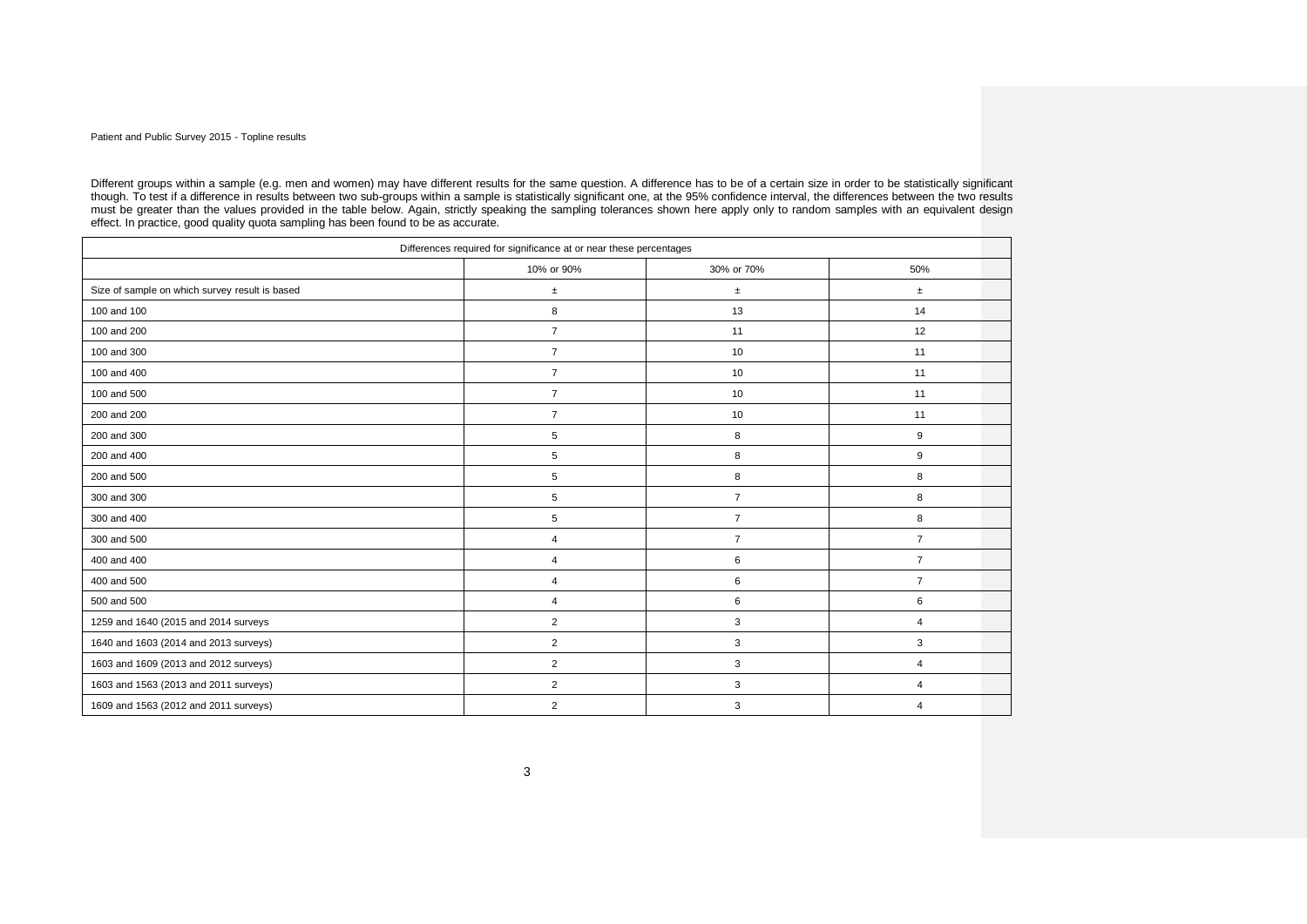# **Use of Dentists and Dental Care Professionals**

# GD01 **When was the last time you went to the dentist?**

|                                         | 2015<br>% | 2014<br>% | 2013<br>% | 2012<br>% | 2011<br>% |
|-----------------------------------------|-----------|-----------|-----------|-----------|-----------|
| In the last 6 months                    | 54        | 50        | 51        | 50        | 53        |
| In the last 7-12 months                 | 15        | 14        | 15        | 16        | 12        |
| In the last 1-2 years                   | 9         | 10        | 10        | 10        | 10        |
| More than 2 years ago                   | 11        | 13        |           | 10        | 15        |
| I used to go to the dentist but I don't | 6         | 8         | 9         | 8         |           |
| any more                                |           |           |           |           |           |
| I have never been to the dentist        | 3         | 5         |           |           | 3         |
| Don't know                              | $\star$   | $\star$   | $\star$   |           |           |

# GD02 **On average, how often do you go to the dentist?**

*Base: People who go to the dentist: 2015 (1125); 2014 (1422); 2013 (1376); 2012 (1320)*

|                                | 2015 | 2014    | 2013 | 2012 |  |
|--------------------------------|------|---------|------|------|--|
|                                | %    | %       | %    | %    |  |
| Once every six months          | 56   | 53      | 54   | 52   |  |
| Once a year                    | 24   | 26      | 24   |      |  |
| Once every two years           |      |         |      |      |  |
| Less than once every two years | 12   | 15      |      |      |  |
| Don't know                     |      | $\star$ | ÷    | *    |  |

#### GD03 **And how long have you been with your current dentist or dental practice?** *Base: People who go to the dentist: 2015 (1125): 2014 (1422); 2013 (1376); 2012 (1320)*

|                                  | 2015<br>% | 2014<br>%       | 2013<br>℅ | 2012<br>% |
|----------------------------------|-----------|-----------------|-----------|-----------|
| One year or less                 | 10        | 9               |           | 14        |
| Over one year, up to two years   |           | 9               | 9         | 13        |
| Over two years, up to five years | 20        | 23              | 20        | 22        |
| Over five years, up to 10 years  | 19        | 18              | 19        | 18        |
| Over 10 years, up to 15 years    | 16        | 12 <sup>2</sup> | 12        |           |
| Over 15 years, up to 20 years    | 8         |                 |           |           |
| Over 20 years                    | 18        | 18              | 18        | 14        |
| Don't know                       | 2         | っ               |           |           |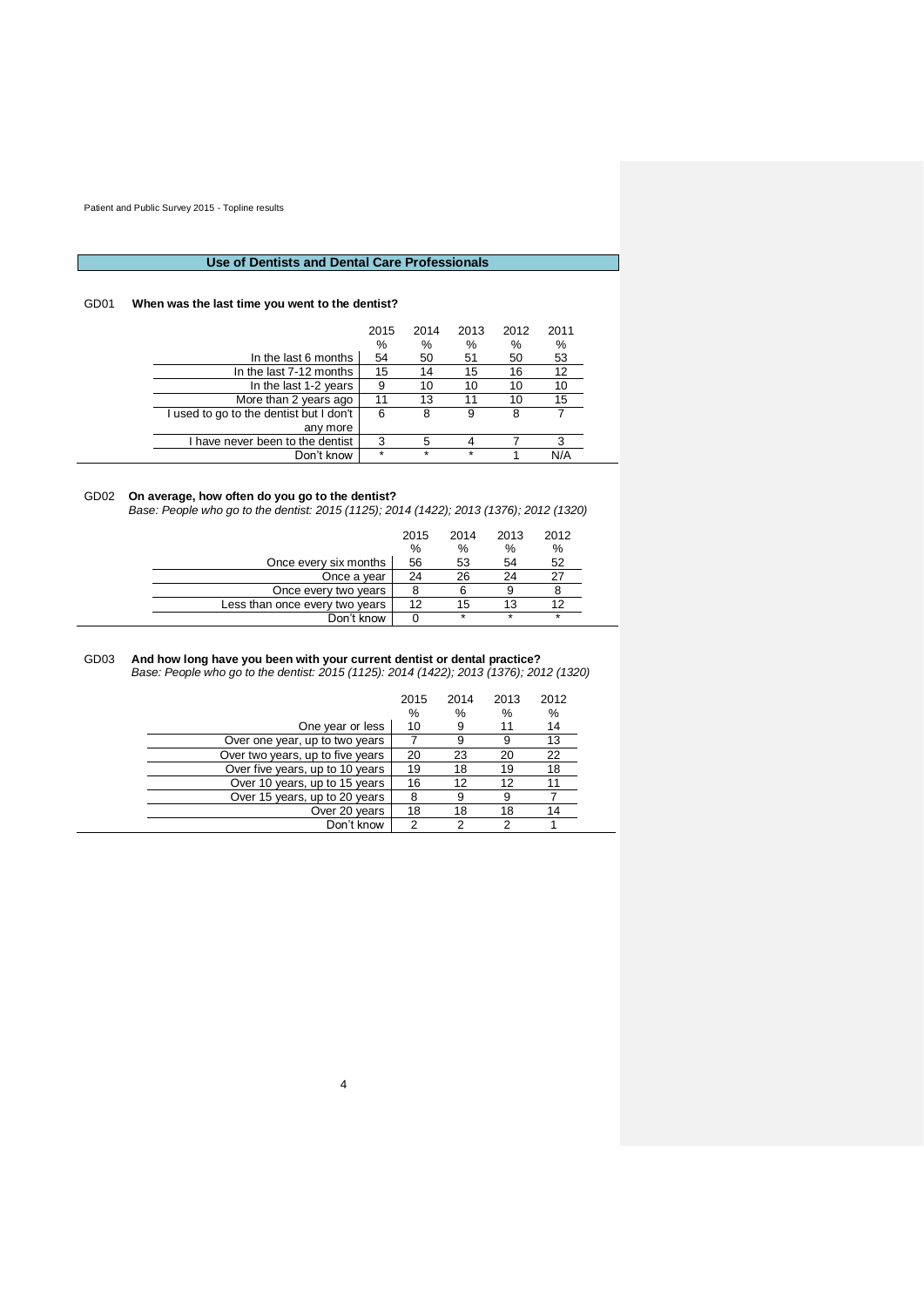GD04 **As you're probably aware, dental care is available both through the NHS and privately. Sometimes during one visit to the dentist, you may even have a combination of NHS and private treatment.**

**Thinking about the last time you visited your dentist or dental practice, which of these options best describes the type of care you think you received?** *Base: People who go to the dentist at least once every two years: 2015 (982); 2014 (1216);* 

*2013 (1188); 2012 (1145)*

|                                           |                                    | 2015 | 2014 | 2013 | 2012    |  |
|-------------------------------------------|------------------------------------|------|------|------|---------|--|
|                                           |                                    | %    | %    | %    | %       |  |
|                                           | NHS dental care that I paid for    | 45   | 45   | 48   | 45      |  |
|                                           | NHS dental care that was free      | 25   | 26   | 24   | 31      |  |
|                                           | Private dental care only in the UK | 19   | 19   | 20   | 18      |  |
| NHS dental care and additional private    |                                    | 6    |      | 6    | 5       |  |
|                                           | dental care in the UK              |      |      |      |         |  |
|                                           | I had treatment abroad             | 2    |      |      |         |  |
| I'm not sure what type of care I received |                                    | າ    |      |      | $\star$ |  |

# **Satisfaction with Dental Care**

### GD05 **Now thinking about your own experience, how satisfied or otherwise are you with your dental care or treatment?**

*Base: People who go to the dentist at least once a year: 2015 (898); 2014 (1129); 2013 (1063)*

|                     | 2015<br>% | 2014<br>% | 2013<br>% |
|---------------------|-----------|-----------|-----------|
| Very satisfied      | 68        | 62        | 61        |
| Fairly satisfied    | 28        | 34        | 35        |
| Fairly dissatisfied |           |           |           |
| Very dissatisfied   |           |           |           |
| Don't know          | $\star$   | ÷         | $\star$   |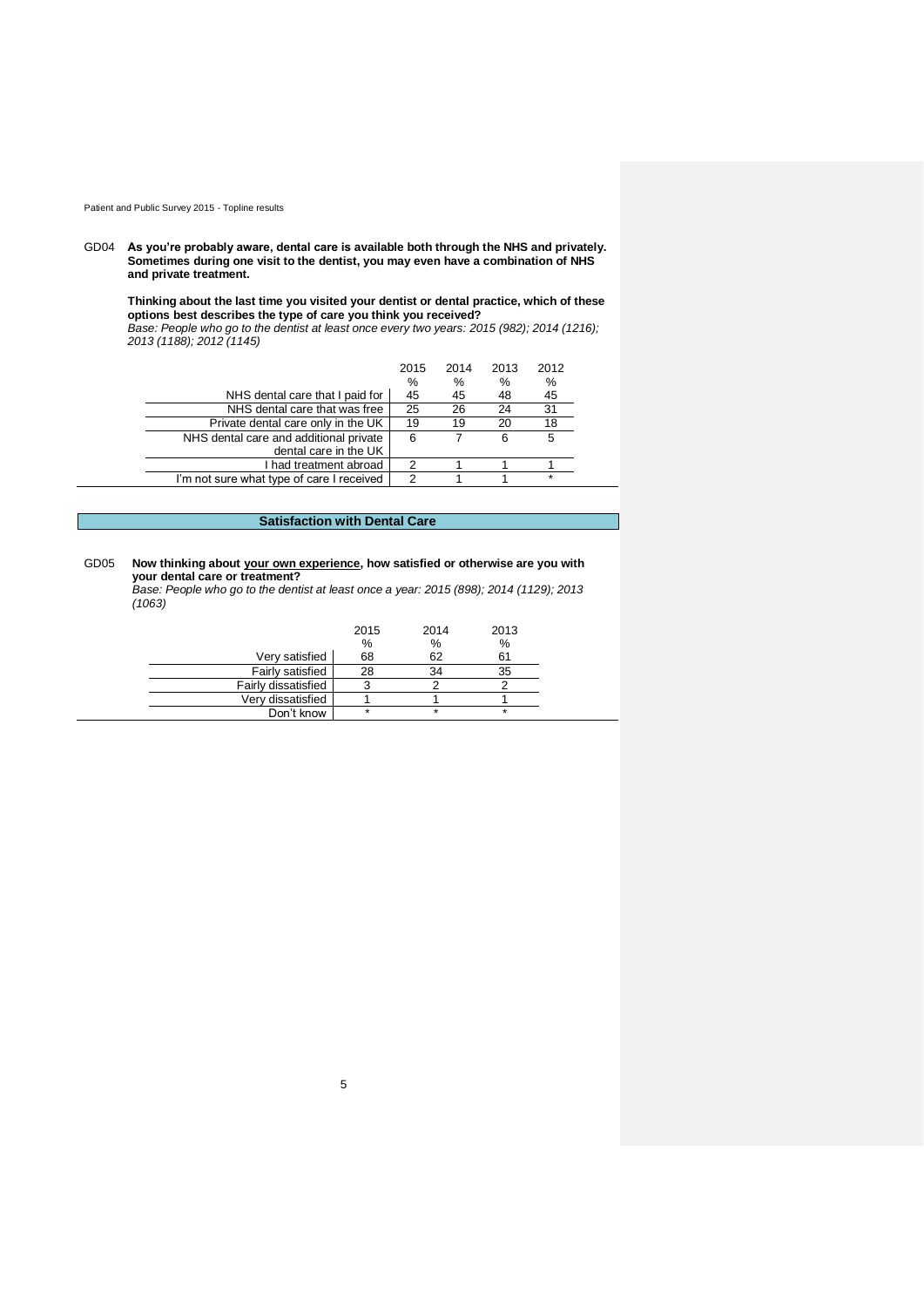## GD06 **What, if anything, would make you feel more satisfied with your dental care or treatment?**

Multi-code question except for 'Don't know' and 'None of these' answer codes *Base: People who are not very satisfied with their dental care or treatment: 2015 (289)*

|                                              | 2015 |
|----------------------------------------------|------|
|                                              | $\%$ |
| More reasonable cost of treatment            | 25   |
| Better quality treatment                     | 22   |
| Being able to access the treatment I need on | 20   |
| the NHS                                      |      |
| Better follow up treatment                   | 13   |
| Better communication from the dental         | 9    |
| professional                                 |      |
| More information about dental health in      | 8    |
| general                                      |      |
| Being able to access the treatment I need    | 7    |
| Clearer explanation about my treatment       |      |
| Clearer information about the cost of my     |      |
| treatment                                    |      |
| The dental professional knowing more about   | 6    |
| my dental/medical history                    |      |
| Other (please specify)                       | 9    |
| None of these                                | 8    |
| Don't know                                   | 3    |
| No answer                                    |      |

# **Friends and Family Test**

GD07 **We would like you to think about your most recent experience of visiting your dental practice. How likely or unlikely are you to recommend your dental practice to friends and family if they needed similar care or treatment?**

*Base: People who have been to a dentist at some point: 2015 (1209); 2014 (1564)*

|                            | 2015 | 2014 |
|----------------------------|------|------|
|                            | %    | %    |
| Extremely likely           | 45   | 40   |
| Likely                     | 34   | 35   |
| Neither likely or unlikely | 13   | 14   |
| Unlikely                   |      |      |
| Extremely unlikely         | Ω    |      |
| Don't know                 |      |      |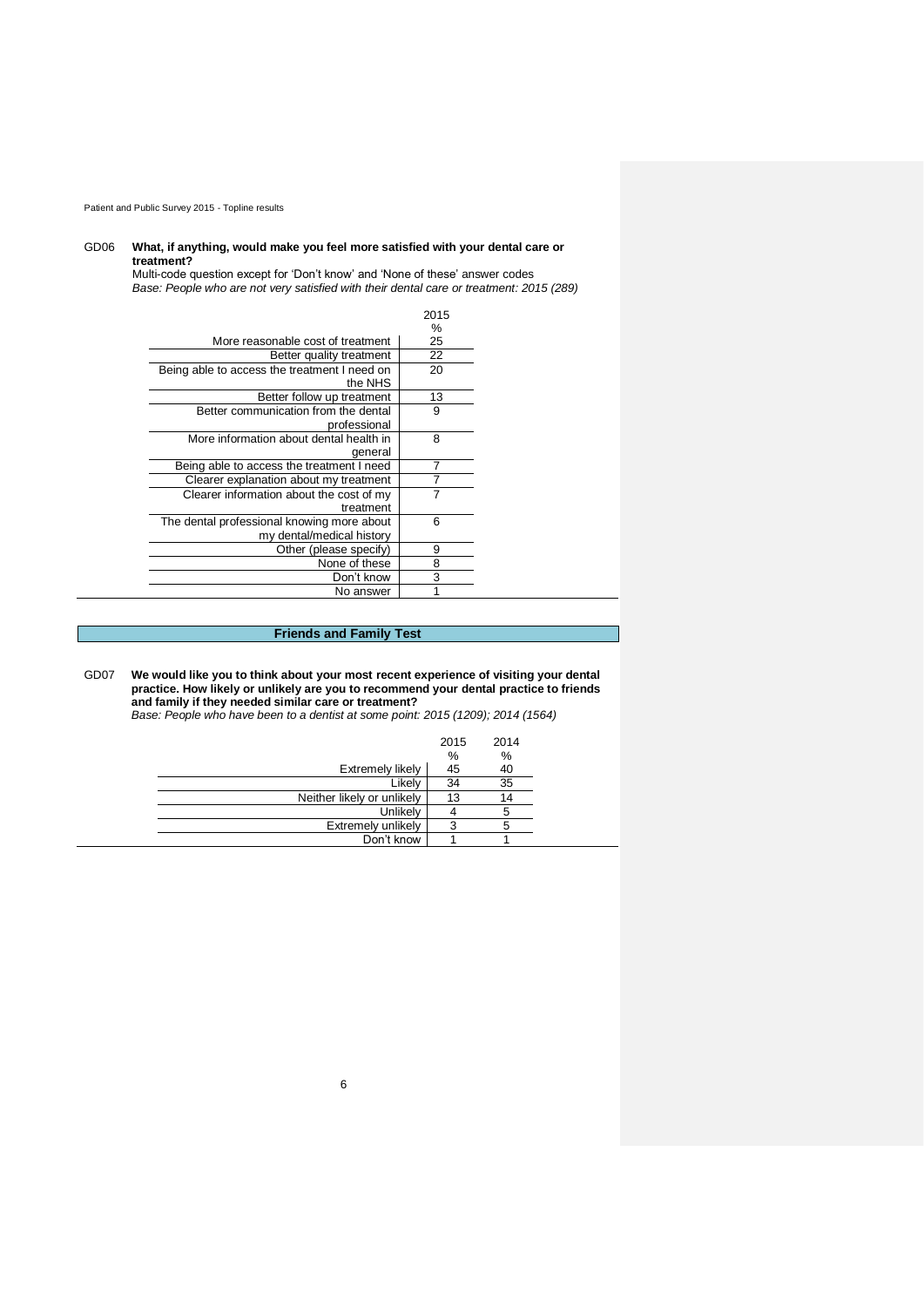# **Putting Patients First**

GD08 **Thinking about your most recent experience of visiting your dental practice, to what extent do you agree or disagree that the dental professional put your interests as a patient first?**

*Base: People who have been to a dentist at some point: 2015 (1209)*

|                            | 2015<br>$\frac{0}{0}$ |
|----------------------------|-----------------------|
| Strongly agree             | 46                    |
| Tend to agree              | 37                    |
| Neither agree nor disagree | 10                    |
| Tend to disagree           |                       |
| Strongly disagree          |                       |
| Don't know                 |                       |

# **Regulation of Dental Professionals**

**The following questions will be asked about your views on the regulation of different types of services. By 'regulation' we mean where there is a set of rules that govern behaviour, actions and conduct, and where action may be taken if these rules aren't met.**

| GD <sub>09</sub> | Now thinking about healthcare, how confident, if at all, are you that regulation of this |
|------------------|------------------------------------------------------------------------------------------|
|                  | works effectively?                                                                       |

|                                                                                                                     | 2015<br>% | 2014<br>$\%$ | 2013<br>% | 2012<br>$\%$ |
|---------------------------------------------------------------------------------------------------------------------|-----------|--------------|-----------|--------------|
| Verv confident                                                                                                      | 20        |              | 14        | 14           |
| Fairly confident                                                                                                    | 56        | 58           | 57        | 58           |
| Not very confident                                                                                                  | 16        | 16           | 20        |              |
| Not at all confident                                                                                                |           |              |           |              |
| Don't know                                                                                                          |           |              |           |              |
| In 2012, the question was worded: 'How confident, if at all, are you that healthcare in general works effectively'. |           |              |           |              |

### GD10 **Which of the following best describes how aware you were of the General Dental Council before this survey?**

|                                    | 2015    | 2014 | 2013 | 2012 | 2011 |  |
|------------------------------------|---------|------|------|------|------|--|
|                                    | %       | %    | %    | %    | $\%$ |  |
| I had definitely heard of the      | 20      | 17   | 15   | 20   | 10   |  |
| General Dental Council before      |         |      |      |      |      |  |
| I think I had heard of the General | 18      | 16   | 27   |      | 15   |  |
| Dental Council before              |         |      |      |      |      |  |
| I had not heard of the General     | 62      | 65   | 58   | 57   | 70   |  |
| Dental Council before              |         |      |      |      |      |  |
| Not sure                           | $\star$ |      |      |      |      |  |

Not sure  $\begin{array}{r} 1 & 1 & 2 & 5 \end{array}$ <br>In 2012 and 2011, the answer codes were worded: 'I have definitely heard of the General Dental Council before', 'I think I have<br>heard of the General Dental Council before', and 'I have no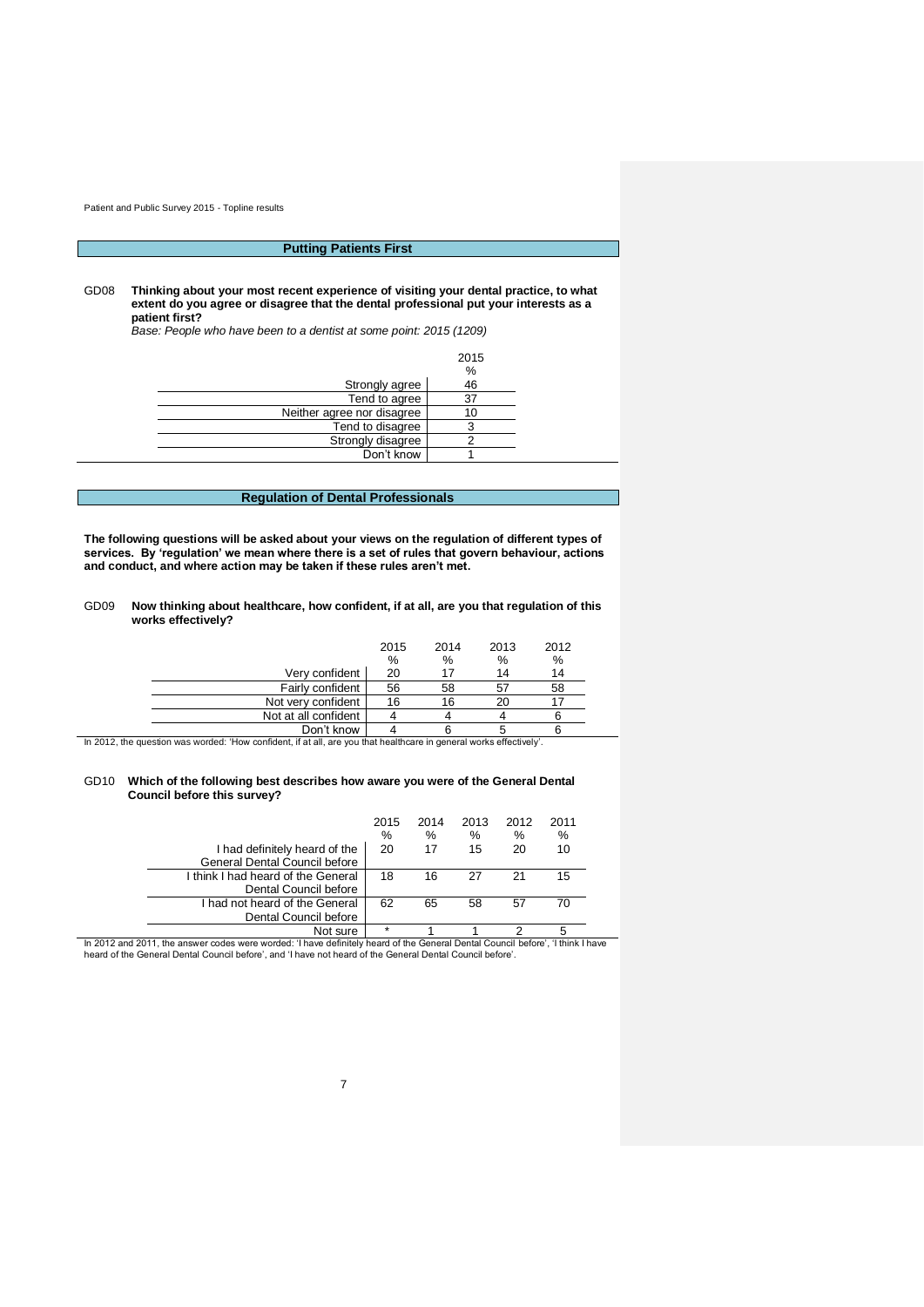#### GD11 **How confident, if at all, are you that the General Dental Council is regulating dentists and dental care professionals effectively?**

*Base: People who have heard of the General Dental Council before: 2015 (465); 2014 (558); 2013 (644);2012 (602)*

|                      | 2015 | 2014 | 2013 | 2012 |
|----------------------|------|------|------|------|
|                      | $\%$ | $\%$ | %    | %    |
| Very confident       | 14   | 14   | 15.  | 12   |
| Fairly confident     | 61   |      | 62   | 66   |
| Not very confident   | 9    |      | 16   |      |
| Not at all confident | ◠    |      |      |      |
| Don't know           |      |      |      |      |

## **Complaints**

## GD12 **Have you ever complained about a dental professional?**

*Base: People who have been to a dentist at some point: 2015 (1209); 2014 (1564); 2013 (1524); 2012 (1464)*

|                   | 2015 | 2014    | 2013    | 2012 |
|-------------------|------|---------|---------|------|
|                   | %    | %       | $\%$    | %    |
| Yes               |      |         |         |      |
| No                | 96   | 97      | 96      |      |
| Don't know        |      | $\star$ | $\star$ |      |
| Prefer not to say |      |         |         |      |

# GD13 **Have you ever** *considered* **complaining about a dental professional?**

*Base: People who have not, don't know or prefer not to say if they have complained about a dental professional: 2015 (1156); 2014 (1523); 2013 (1467); 2012 (1422)*

|                   | 2015 | 2014 | 2013    | 2012 |
|-------------------|------|------|---------|------|
|                   | %    | %    | %       | %    |
| Yes               |      |      |         |      |
| No                | 92   | 95   | ۵Q      |      |
| Don't know        |      | *    | $\star$ |      |
| Prefer not to say |      |      |         |      |

GD14 **Thinking about the most recent time you complained or considered complaining, what type of dental professional did you complain or consider complaining about?**  *Base: People who have complained or considered complaining about a dental professional: 2015 (142); 2014 (119); 2012 (116)*

|                            | 2015<br>% | 2014<br>% | 2012<br>% |
|----------------------------|-----------|-----------|-----------|
| Dentist                    | 89        | 83        | 83        |
| Orthodontic Therapist      |           |           |           |
| Dental Hygienist           |           |           |           |
| Dental Technician          |           |           |           |
| <b>Dental Nurse</b>        |           |           |           |
| Clinical Dental Technician |           |           |           |
| Receptionist               | $\star$   |           |           |
| <b>Dental Therapist</b>    |           |           |           |
| Don't know/can't remember  |           |           |           |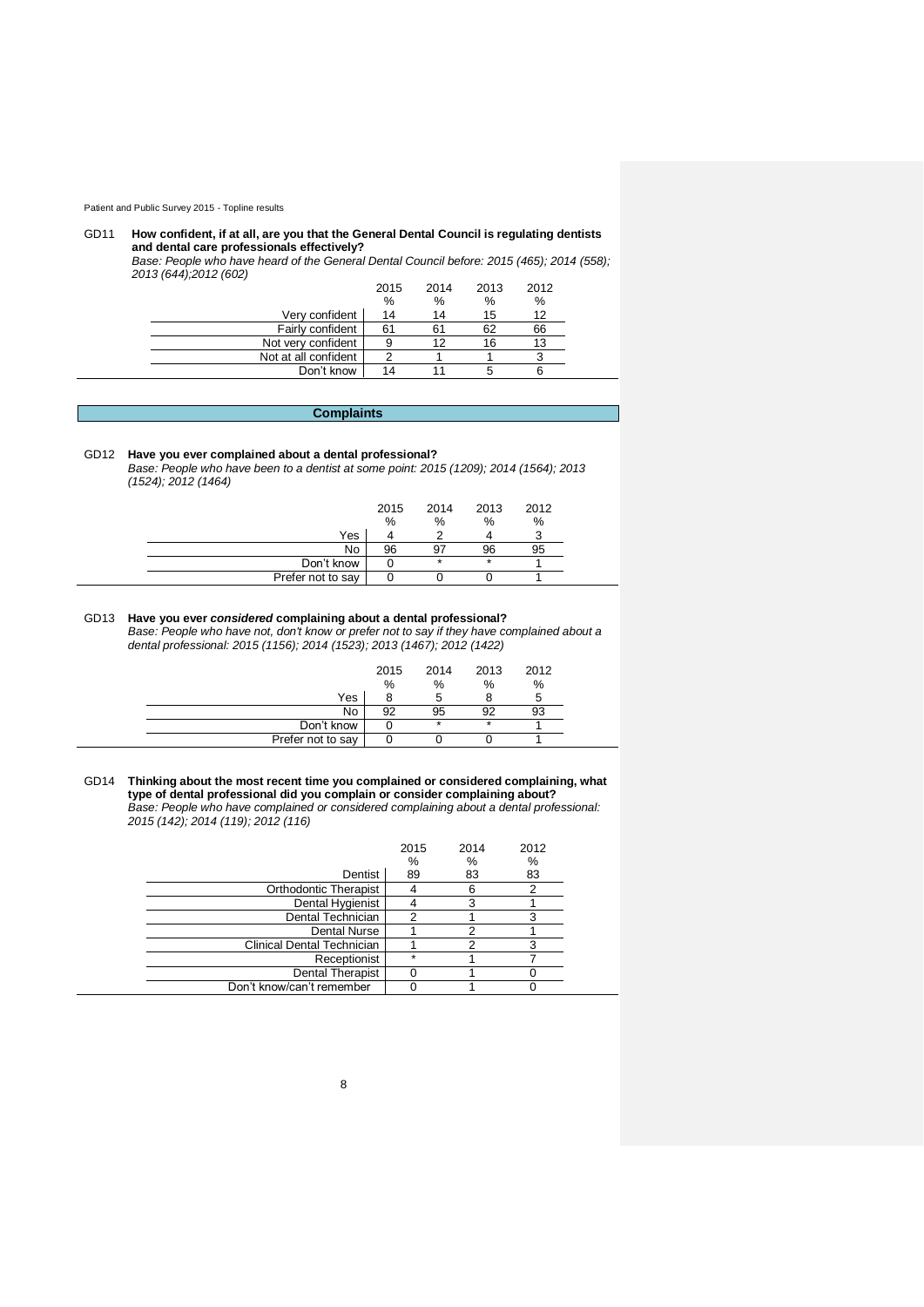# **Standards**

GD15 **Thinking about the last time you needed dental treatment beyond a check-up, to what extent do you agree or disagree that you were given enough information by the dental professional about the treatment options and their related costs to make an informed decision about your treatment?**

*Base: People who go to the dentist at least once every two years: 2015 (982)*

|                                      | 2015    |
|--------------------------------------|---------|
|                                      | %       |
| Strongly agree                       | 44      |
| Tend to agree                        | 32      |
| Neither agree nor disagree           |         |
| Tend to disagree                     |         |
| Strongly disagree                    |         |
| I have never needed dental treatment |         |
| beyond a check up                    |         |
| Don't know                           | $\star$ |

#### GD16 **Again thinking about the last time you needed dental treatment beyond a check-up, do you remember receiving a written treatment plan? It may have looked similar to these.**

*Base: People who go to the dentist at least once every two years and have had dental treatment beyond a check-up: 2015 (912)*

|            | 2015<br>$\%$   |
|------------|----------------|
| Yes        | $\overline{1}$ |
| No         | --<br>، ب      |
| Don't know | $\star$        |

#### GD17 **And how clear, if at all, were the costs provided in the written treatment plan?** *Base: People who received a written treatment plan the last time they needed dental treatment beyond a check-up: 2015 (383)*

|                                     | 2015 |
|-------------------------------------|------|
|                                     | %    |
| Very clear                          | 60   |
| Fairly clear                        | 26   |
| Not very clear                      | 2    |
| Not at all clear                    |      |
| There were no costs provided in the | 9    |
| written treatment plan              |      |
| Don't know                          | ◠    |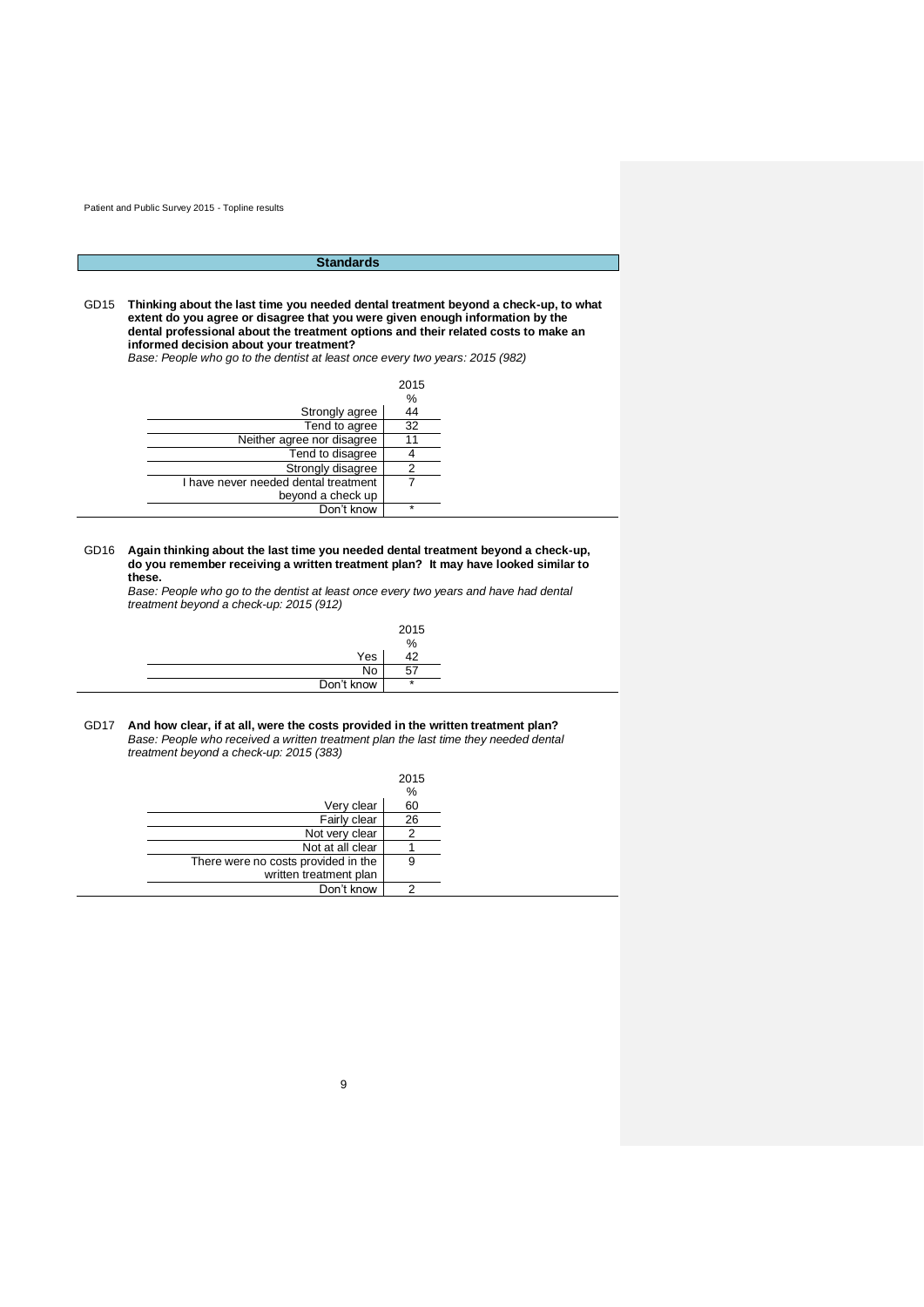GD18 **Thinking about the last time you needed dental treatment beyond a check-up, how clear, if at all, was the explanation you received about the risks and benefits of each treatment option?**

*Base: People who go to the dentist at least once every two years and have had dental treatment beyond a check-up: 2015 (912)*

|                                        | 2015 |
|----------------------------------------|------|
|                                        | %    |
| Very clear                             | 47   |
| Fairly clear                           | 35   |
| Not very clear                         | 6    |
| Not at all clear                       | 3    |
| I did not receive an explanation about | 8    |
| the risks and benefits of each         |      |
| treatment option                       |      |
| Don't know                             |      |

# **Treatment in Non-Traditional Settings**

## GD19 **To what extent do you agree or disagree with the following statements?**

|   |                                                                                                                                            | Strongly<br>agree | Tend to<br>agree | Neither/<br>nor | Tend to<br>disagree | Strongly<br>disagree | Don't<br>know |
|---|--------------------------------------------------------------------------------------------------------------------------------------------|-------------------|------------------|-----------------|---------------------|----------------------|---------------|
| A | People would receive the<br>same level of dental<br>treatment and care in a<br>hospital A&E department<br>as they would in a dental        |                   |                  |                 |                     |                      |               |
|   | practice                                                                                                                                   | 8                 | 24               | 26              | 25                  | 11                   | 6             |
| В | People would receive<br>the same level of<br>dental treatment and<br>care in a nursing or<br>residential home as<br>they would in a dental |                   |                  |                 |                     |                      |               |
|   | practice                                                                                                                                   | 6                 | 19               | 31              | 23                  | 12                   | 8             |

GD20 **If you had a friend or family member with a long-term health condition that had an impact on their ability to care for themselves, how concerned, if at all, would you be about their long term dental health?**

|                      | 2015 |
|----------------------|------|
|                      | $\%$ |
| Very concerned       | 23   |
| Fairly concerned     | 44   |
| Not very concerned   | 23   |
| Not at all concerned |      |
| Don't know           |      |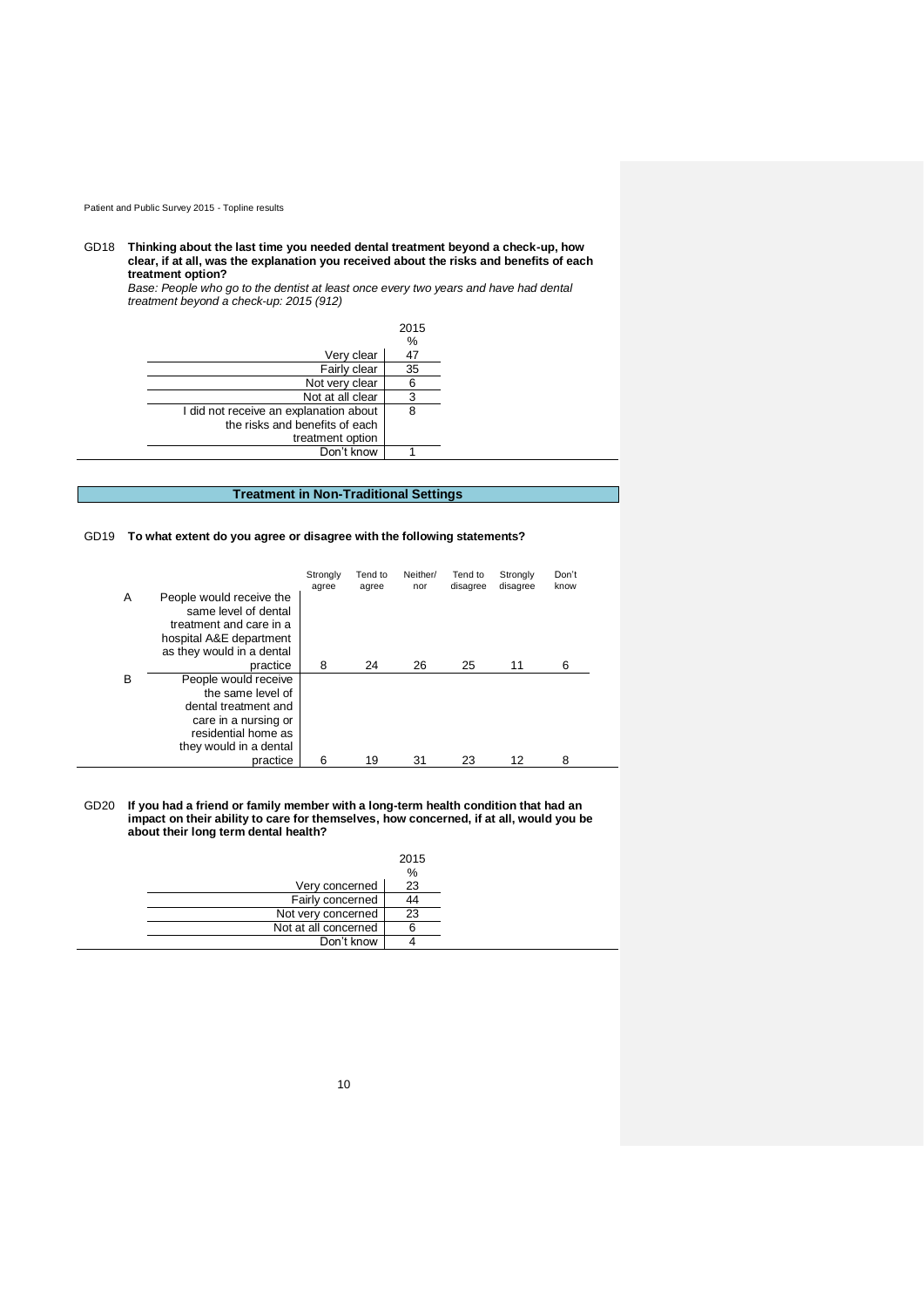GD21 **If you had a friend or family member with a long-term health condition that had an impact on their ability to care for themselves, how concerned, if at all, would you be about their dental treatment and care?**

|                      | 2015 |
|----------------------|------|
|                      | %    |
| Very concerned       | 25   |
| Fairly concerned     | 43   |
| Not very concerned   | 23   |
| Not at all concerned |      |
| Don't know           |      |

# **Treatment by Dental Students**

**We are now going to ask you some questions about dental students. As part of their training, dental students start to treat patients while being supervised by qualified dental professionals.** 

GD22 **If you were to be treated by a dental student while being supervised by a qualified dental professional, which of the following, if any, would be important to you?**  Multi-code question except for 'Don't know' and 'None of these' answer codes

|                                                 | 2015 |
|-------------------------------------------------|------|
|                                                 | %    |
| How the dental student is supervised            | 63   |
| The quality of care provided by the student     | 54   |
| The student's level of experience               | 44   |
| The student's behaviour during your appointment | 33   |
| Patient confidentiality                         | 28   |
| The student's behaviour in their personal time  | 9    |
| None of these                                   | າ    |
| Don't know                                      |      |

## GD23 **And which of these would you say is the most important to you?**

*People who say at least one of a list of things would be important to them if being treated by a dental student while being supervised by a qualified dental professional: 2015 (1234)*

|                                                 | 2015 |
|-------------------------------------------------|------|
|                                                 | %    |
| How the dental student is supervised            | 35   |
| The quality of care provided by the student     | 33   |
| The student's level of experience               | 19   |
| Patient confidentiality                         |      |
| The student's behaviour during your appointment |      |
| The student's behaviour in their personal time  |      |
| Don't know                                      |      |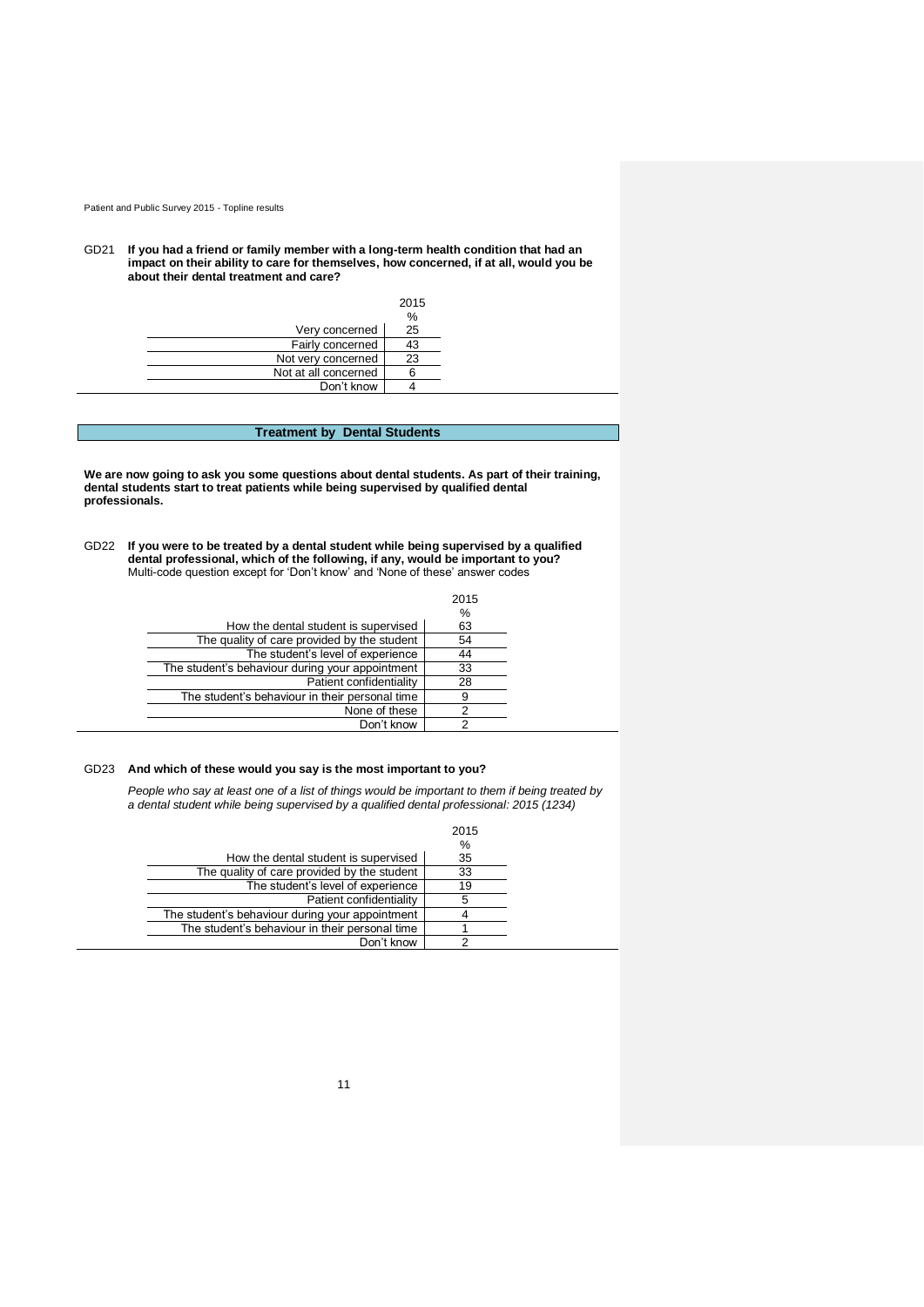GD24 **Still thinking of being treated by a dental student while being supervised by a qualified dental professional, which, if any, of these do you think it is important for you to be told in advance of treatment? You may choose up to three.** 

Multi-code up to three question except for 'Don't know' and 'None of these' answer codes

|                                                                     | 2015 |
|---------------------------------------------------------------------|------|
|                                                                     | %    |
| How dental students are supervised                                  | 53   |
| The student's level of experience                                   | 52   |
| Whether or not the student has performed the procedure<br>before    | 47   |
| The standards of care dental students are expected to meet          | 32   |
| How to give positive and negative feedback about dental<br>students | 10   |
| None of these                                                       | 2    |
| Don't know                                                          | 3    |

**Teething Whitening**

**Commented [GR1]:** Typo: Tooth Whitening

#### GD25 **Please tell me which of the following people, if any, do you think can legally carry out teeth whitening in the UK? Which others?**

Multi-code question except for 'Don't know' and 'None of these' answer codes

|                                                         | 2015 |
|---------------------------------------------------------|------|
|                                                         | %    |
| A dentist                                               | 76   |
| A dental hygienist                                      | 44   |
| A clinical dental technician                            | 32   |
| A dental therapist                                      | 23   |
| I can do it myself                                      | 22   |
| A beautician                                            | 13   |
| A staff member in a teeth whitening booth in a shopping | 10   |
| centre                                                  |      |
| Another medical professional                            | 9    |
| A hairdresser                                           | 5    |
| Someone else (please specify)                           | 2    |
| Don't know                                              | 2    |
| None of these                                           | 9    |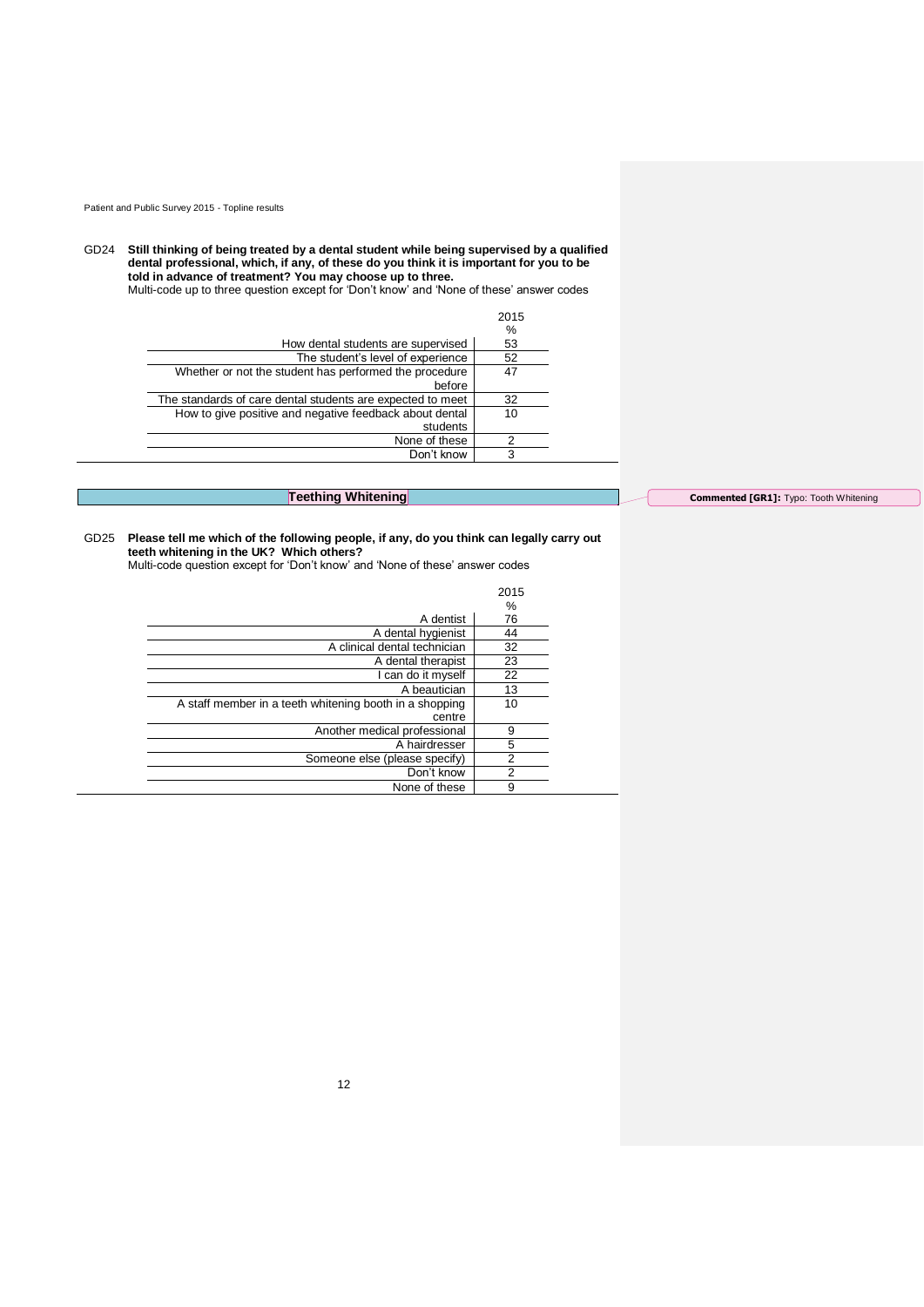#### GD26 **Please tell me what type of teeth whitening you were thinking about while answering the previous question?**

Multi-code question except for 'Don't know' and 'None of these' answer codes

|                                                                                  | 2015 |
|----------------------------------------------------------------------------------|------|
|                                                                                  | $\%$ |
| Whitening toothpaste                                                             | 26   |
| Whitening mouthwash                                                              | 5    |
| Whitening strips                                                                 | 8    |
| Whitening gel/bleach<br>Prescribed/administered by a dental professional         | 36   |
|                                                                                  |      |
| Bought from/administered by someone other than a dental<br>professional          | 12   |
| Whitening UV/laser treatment<br>Prescribed/administered by a dental professional | 22   |
| Bought from/administered by someone other than a dental<br>professional          | 5    |
| )ther                                                                            |      |
| Something else (please specify)                                                  | 4    |
| Don't know                                                                       | 13   |
| None of these                                                                    | 7    |

## **Language Requirement**

GD27 **Dental professionals in the UK must be sufficiently fluent in written and spoken English to communicate effectively with patients, their families and colleagues.**

**Thinking about your dental experiences over the last 10 years, how often, if at all, have you been treated by dental professionals who were unable to communicate with you because of poor English?** 

|               | 2015 |
|---------------|------|
|               | %    |
| Never         | 87   |
| Once or twice |      |
| A few times   |      |
| Often         |      |
| Every time    |      |
| Don't know    |      |

## **Re-contacting Respondents for Future Research**

GD28 **Both Ipsos MORI and the General Dental Council may wish to carry out some follow up research about this subject within the next 12 months. Would you be willing for us, Ipsos MORI, and the General Dental Council to securely keep hold of your contact details for this period so that either organisation can invite you to take part in the research? Please be assured that your responses to today's survey will remain confidential to Ipsos MORI, and that both organisations would securely delete any re-contact details you agree to provide here after 12 months, unless you agree otherwise during the follow up research.** 

13 % Yes 38 No 62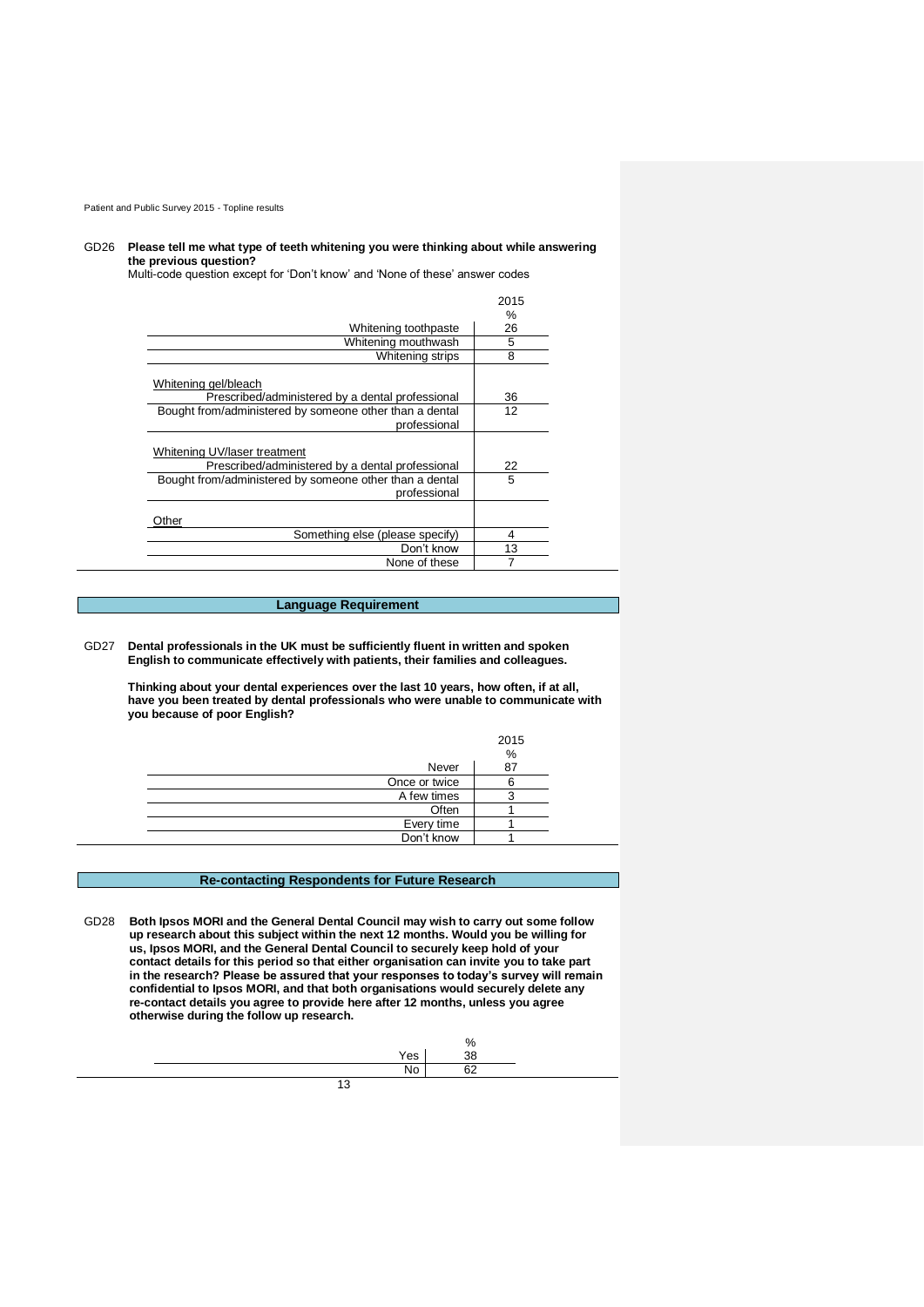| <b>Demographics</b>     |                 |
|-------------------------|-----------------|
|                         |                 |
|                         |                 |
| Gender                  |                 |
|                         | $\%$            |
| Male                    | 49              |
| Female                  | 51              |
|                         |                 |
|                         |                 |
| Age                     |                 |
|                         | $\%$            |
| 15-24                   | 15              |
| $25 - 34$               | 16              |
| 35-44                   | 16              |
| 45-54                   | 17              |
| 55-64                   | 14              |
| $65+$                   | 22              |
|                         |                 |
|                         |                 |
| Social grade            |                 |
|                         |                 |
| Α                       | $\%$<br>5       |
| $\overline{\mathsf{B}}$ | 22              |
| C <sub>1</sub>          | 27              |
| $\overline{C2}$         | $\overline{22}$ |
| $\overline{D}$          | 15              |
| Ē                       | $\bf 8$         |

# Marital status

|                            | 70 |
|----------------------------|----|
| Married/living as          |    |
| Single                     | ററ |
| Widowed/divorced/separated |    |

# Working

 $\overline{\phantom{0}}$ 

|                    | Ω,<br>70 |
|--------------------|----------|
| Workir             | -        |
| N <sub>0</sub><br> | лF<br>т. |

# Occupation

|                         | %  |
|-------------------------|----|
| Full-time               | 35 |
| Part-time               |    |
| Self-employed           |    |
| Not working - housewife |    |
| Still in education      |    |
| Unemployed              |    |
| Retired                 |    |
| Other                   |    |